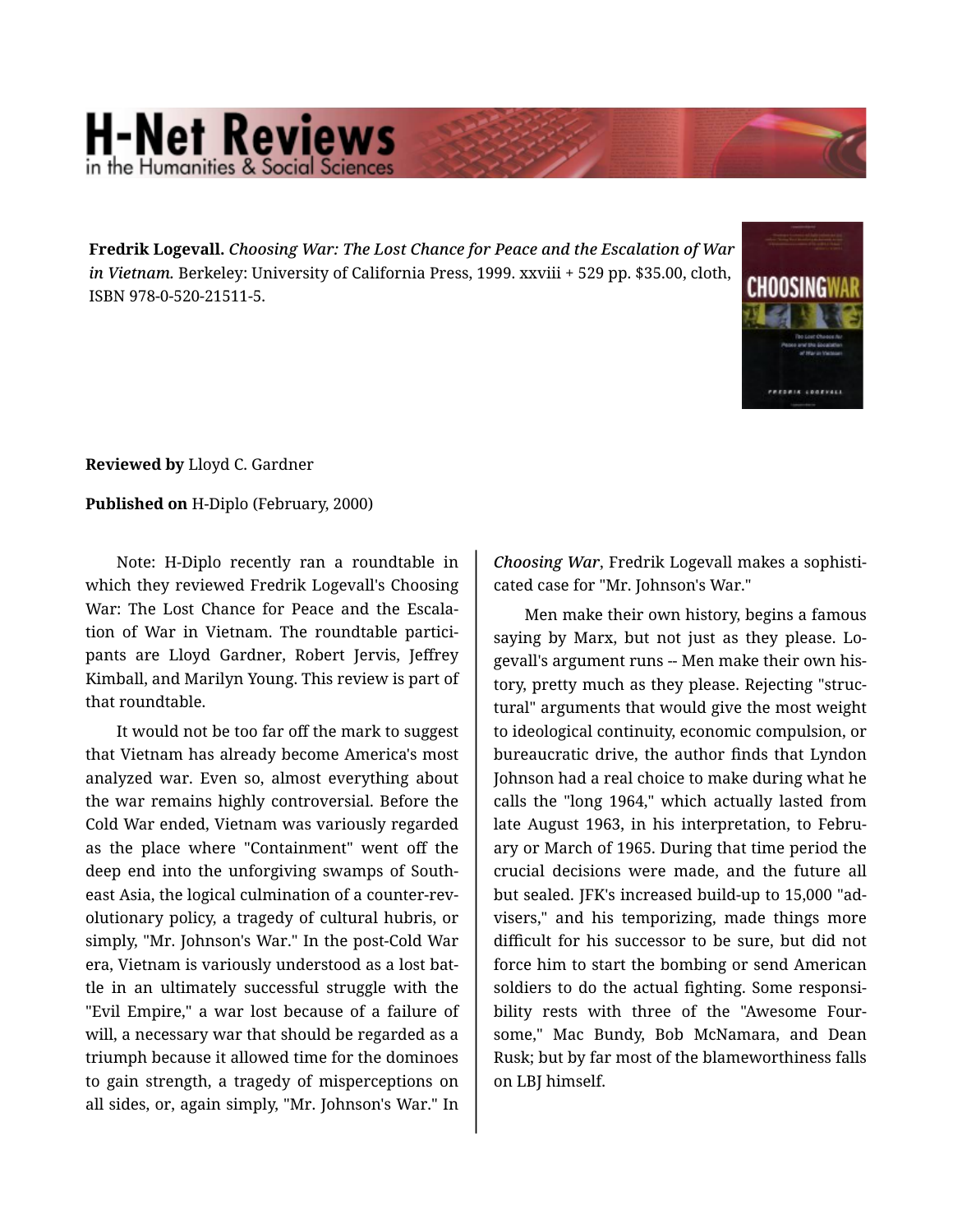George Reedy, who had some very perceptive insights not only into Lyndon Johnson the man, but about the White House atmosphere in the days and weeks after Dallas, concluded that it was likely LBJ believed (as he later claimed to Doris Kearns) that the Kennedy advisers were all for broke for Vietnam, and for the advisers, on the other hand, to believe that the new president would settle for nothing less. Not surprisingly, pol‐ icymakers who advised both presidents remem‐ ber things differently. George Ball (who comes in for some fairly heavy criticism in Choosing War) contended that it was the advisers who pushed the new president at every opportunity, while Cyrus Vance sees LBJ in full command, calling all the shots.

How does Logevall settle the argument? John‐ son took office in a deeply emotional time, and en‐ joyed considerable leeway in his decisions. There were many indications that the public was largely indifferent to Vietnam, indeed, up until the time he sent massive "reinforcements" to a constantly faltering series of regimes in Saigon. He had the advice of several of the most knowledgeable men in the U.S. Senate, who urged (at the very least) that he retain an open mind on deepening the "commitment" to Vietnam, and who (had they been given the opportunity) would have support‐ ed his decision to withdraw. Foreign leaders like‐ wise counseled against American involvement. Charles de Gaulle was anathema to Washington for his contrary ideas about Europe, but his arguments made sense -- and were voiced by several others of equal stature. Britain's Harold Wilson could have done more (a lot more) to make his views known before it was too late, but British doubts were nevertheless well known in the Ad‐ ministration. The deeply ambivalent statements of support coerced out of Germany and Japan ac‐ tually demonstrated opposition to a war that would draw off American resources, and threaten to spill over into other areas. The most respected "pundits," with a few exceptions like Joe Alsop, were almost unanimously opposed to making

Vietnam a test-case of "Containment." Even the Communist superpowers, even North Vietnam, and even succeeding governments in South Viet‐ nam -- before Johnson's expansion of the war - had enough flexibility to find another solution rather than the war that cost everyone so much, and settled so little other than a reunion of the Vietnamese people.

So with so many in opposition why did the war happen? For want of a nail? Logevall goes back to "Mr. Johnson's War" for his final answer. In the long 1964, perhaps the most crucial time was immediately after the election. Swept back into office, already planning the legislative agen‐ da of the Great Society, LBJ stood at the pinnacle of power. But just as he had wanted to defeat Goldwater at every remote polling place in Ameri‐ ca, so he wanted to defeat the Communists at ev‐ ery break out place around the world. Efforts to convince him, or even to get him to listen to argu‐ ments, about the specifics of Vietnam's centurieslong struggle for independence failed. Just as did those stressing the unwieldiness of the terrain to traditional American methods of warfare. Lo‐ gevall does not delve deeply into LBJ in the man‐ ner of a psycho-historian; there is enough on the surface to explore, and to convince him that egomania or pig-headedness, or, their opposite, inse‐ curity, provide the answer. No, he writes, Johnson did not wish to go into a war like Vietnam turned out to be, but he did want to show the world that what America (his America) desires, it gets -- Victory on all fronts.

It is an impressive piece of work. He has found especially useful, as have other historians, the files of the British Foreign Office and the Prime Minister's office. He has used archival sources in France and Canada. And he has mined the Johnson Library files effectively, including the famous tapes that have started showing up in var‐ ious works on the era. One comes away from reading the book feeling good, as well, about the writing skills of this generation of historians. The

2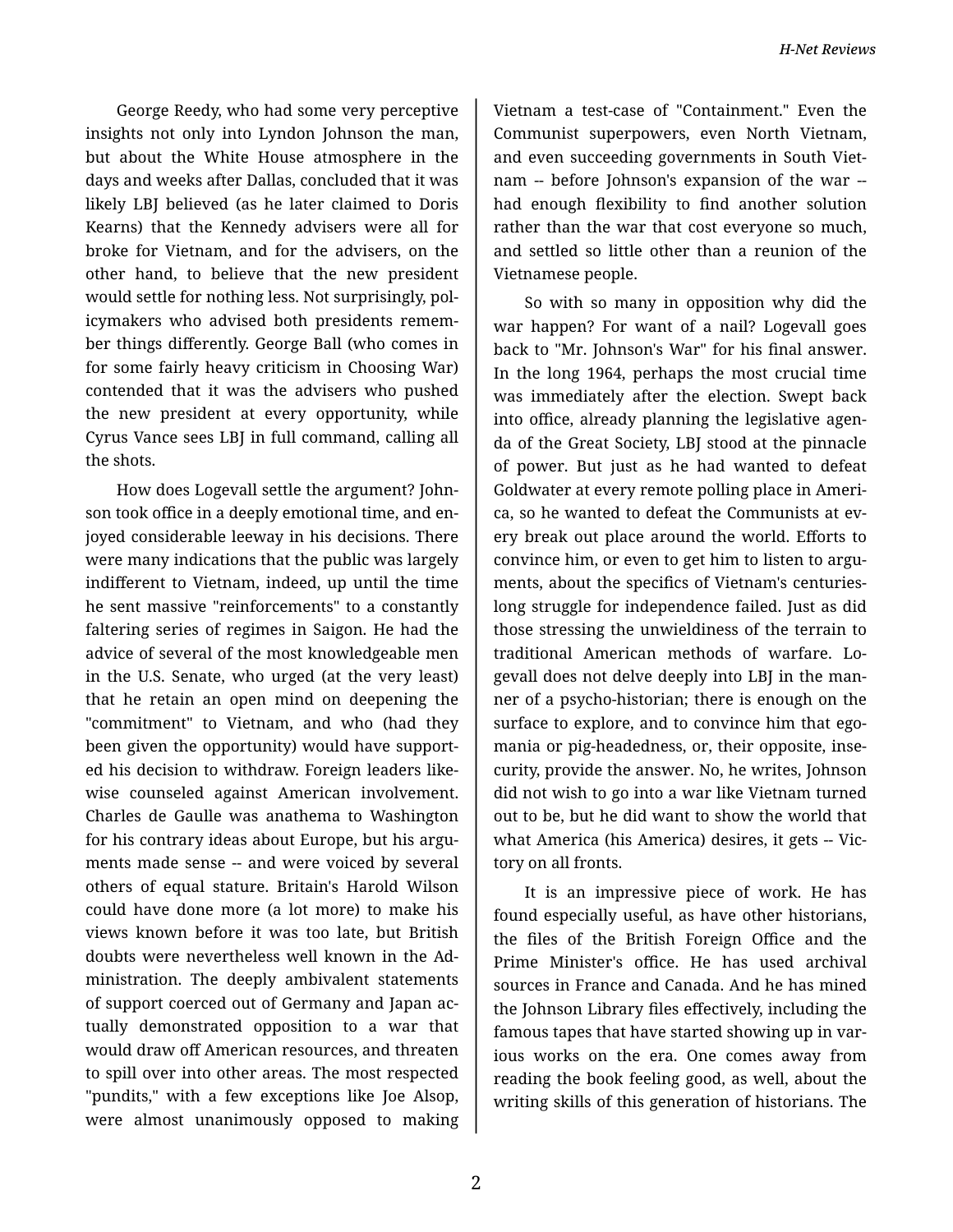concluding chapter summarizes the argument, and offers some interesting speculations, about what might have happened had Oswald missed. Kennedy probably would not have gotten out right away, he suggests, but as the war developed, his greater flexibility and less ego involvement would have permitted him to choose other paths. And Logevall suggests as well how a new Geneva Conference might have gone to achieve a solution without a war that cost 50,000 American lives, 3-4 million Vietnamese lives and a hundred billion dollars.

All in all, the book presents the strongest case that has been (and probably can be) made for the Standing Alone hypothesis. I don't think I can ever look at the evidence in quite the same way as be‐ fore. It strikes me now, certainly, that LBJ's career as Senate Majority Leader revealed in him not only a marvelous capacity for getting things done, but also for bullying those who dared to oppose him. He would grab lapels and shout at allied leaders -- though only at those he thought less manly than himself. You got bombed before breakfast, one of Logevall's sources remarks, if you tried to oppose him on Vietnam. Since the book refers to arguments I made in Pay Any Price, to take strong issue with most of them, I find here the makings of a good dialogue.

I suppose I would begin by posing a question about the long 1964. Is it long enough (or wide enough) to stretch over decisions and events that a different author might argue have a very forma‐ tive influence on policymakers, and on LBJ specif‐ ically, and that concern matters other than per‐ sonality? Of course, the answer to that question that I would give edges us over into the matter of "structure" in decision-making. But leave that for a moment. I have argued in Pay Any Price that un‐ til very late, perhaps mid-1966 or thereabouts, the Johnson Administration was operating on a "Crisis Management" plateau, confirmed by the events of the Cuban Missile Crisis. If we are to talk about a long 1964, why not then a long 1962? The success‐

ful end to the Cuban imbroglio, we traditionally understand, got the Bay of Pigs off JFK's back. At the same time, however, it suggested that other Cold War crises might be handled the same way. Indeed, Robert McNamara was convinced that "crisis management" would take the place of war. For all of LBJ's quirks, he was surrounded by men who gave him assurances that Vietnam was enough like Cuba that the same formulas would work. Sure, there were all those who said no, but as Mac Bundy and others could point out (as Bundy in fact did in his televised debate with Hans Morgenthau), these doubters had been wrong so many times in the past. Heirs to John Kennedy's cool, existential leadership, they con‐ vinced themselves (albeit perhaps wrongly), that the mechanism had been set in place and would run pretty much of itself.

Are we to assume, as well, that men who had served JFK, and who had gotten to the top else‐ where, whether, at Harvard College or a suburb of Detroit, Michigan, did not know how to make their opposition to a course of action known? Having had nearly three years of "inside stuff" on Vietnam, they were certainly able to chart a way around LBJ's ego, had they chosen to do so, to present him with very different conclusions about how the war was going. Indeed, when LBJ thought about responding favorably to a request to re‐ sume the Op-34A patrols a few weeks after the Gulf of Tonkin events, George Ball's argument that it was needless provocation carried the day.

But, go beyond the long 1964, for a few months, to the decisions of June and July. Can we say also that Dean Acheson was intimidated by Texas bravado, and afraid to take on LBJ at the Wisemen's meeting just before the fateful deci‐ sion was taken to send the first 100,000? Acheson later admitted that he only really studied the specifics of what the Vietnam War was costing af‐ ter Tet, when he led the president to override Dean Rusk, and Taylor, and Rostow. He had not studied Vietnam in 1965, precisely because of the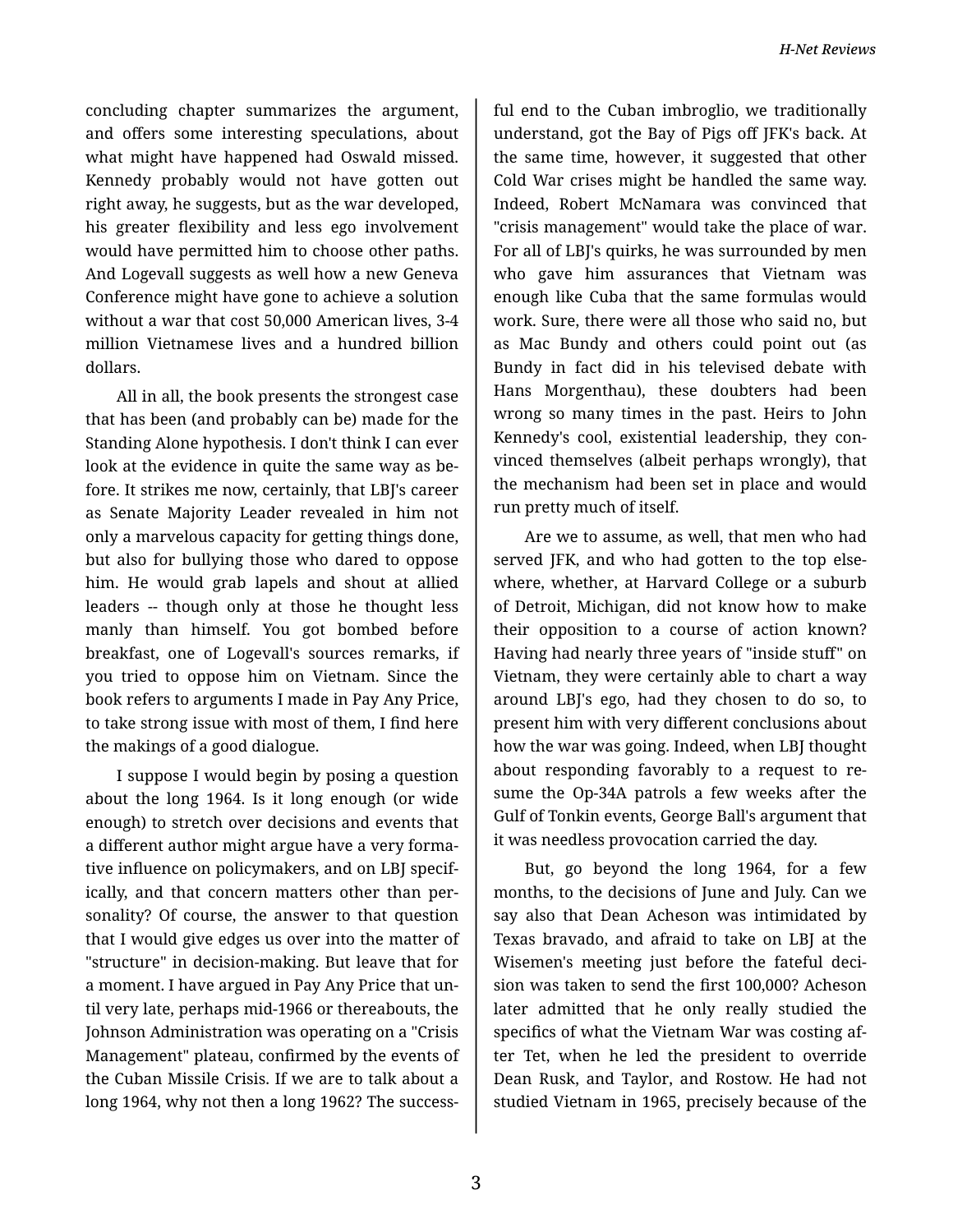structural issue. Whether one wishes to put it in realist terms, or ideological terms, or what have you, at that time the Americans considered Viet‐ nam in relation to Europe -- and the world -- not necessarily a psychological domino effect, but more of a concern about accusations that the United States did not have staying power, brought by deGaulle and others. It is useless to argue, it seems to me, that these were wrong-headed, the point has to do with LBJ's forcing his opinions on others. He did not.

Structural issues in historical writing are the easiest to poke holes into. The real question would seem to be whether these are fatal holes? Logevall points out that in all the material he read, he sees little evidence of economic motives in the long 1964. While admitting that sophisticated treat‐ ments of the so-called "economic" question stress matters other than narrow special interest eco‐ nomics, and view American policymakers as con‐ scious of the Cold War system as a whole, he still finds such explanations lacking. The problem here is that the long 1964, if it won't stretch back to 1962, certainly won't reach to 1954. There he will find all the evidence he might wish to sustain a structural argument about America's initial big step into Vietnam. One need only read Eisenhow‐ er's famous domino press conference, especially the concern expressed about Japanese trade, to get the idea that managing the capitalist world was not something that allowed for picking and choosing. At least not at that stage -- and stages are important. A decade later, in 1964, the world looked very different than it did in 1954. The com‐ mitment to Vietnam was there, however, having taken on other meanings, certainly, but now a part of the "outpost" system in a rather shaky area. Here was an inheritance not necessarily wished for, costly to the treasury certainly -- but more costly if the fiduciary failed to carry out its responsibilities, perhaps most costly to the sense of self. A terrible dilemma. Not all imperial out‐ posts seem worth it for themselves to the metrop‐ olis, but (given the imperial mindset) not easy to

dismiss. Take the Falkland Islands as an example of the way it is supposed to work even for a postimperial power still capable of interposing its will, still convinced its world role required it do so. It may not work that way, obviously, and did not in Vietnam.

Finally, a few words about what might have been had Oswald missed. Logevall argues that Johnson's feeling that he could not get out of Viet‐ nam without giving the Kennedys a chance to crit‐ icize him did not compel him to move as he did to‐ ward deeper involvement during the long 1964, nor did the American-supported coup really make the United States responsible for what followed, because there were so many governments after the Minh regime collapsed. While Kennedy still would have had to face a different stage of the war, Logevall argues he could have used his nim‐ bleness and self-confidence to shrug off the warhawks' advice as he had done in 1961. He would likely have beaten Goldwater in 1964, and had the same opportunity as LBJ to disengage - and would have been more inclined to that choice. But what if it had been another 1960 cam‐ paign, with the tv debates now centered on: Who is in the process of losing Vietnam? Who killed Diem? What if Goldwater focused on Kennedy's speech on November 22, 1963, promising once again to stand on all the watchtowers of freedom?

Probably it is necessary to counterpose JFK to LBJ to tie-up the Standing Alone argument. In a curious fashion, Logevall has validated LBJ's fears that historians would write books about his deci‐ sions, always speculating on what the Kennedys might have done. He was afraid to "lose" Vietnam, but he was not alone. At the press conference im‐ mediately after he announced the decision to send 100,000 men to Vietnam, a reporter asked if it was a lonely decision? Johnson said no, he had plenty of advice. I think he was right.

My colleagues in this roundtable have started us off with thoughtful impressions of Logevall's important contribution to the literature on Viet‐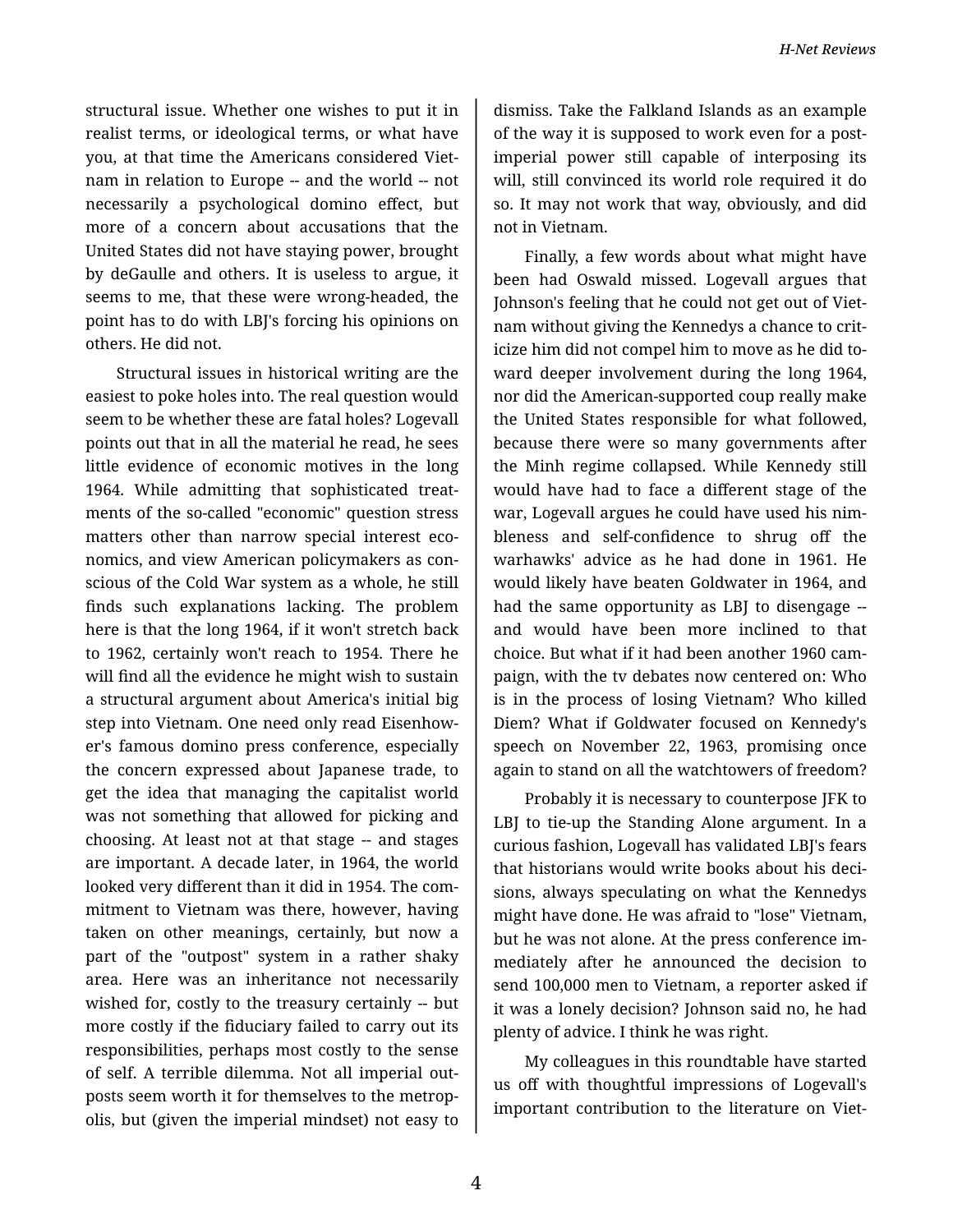nam. It is obvious we are all concerned about cir‐ cumstance and choice. Presumably there will be a good deal of discussion about structures and indi‐ viduals. Bob Jervis reminds us that, in a bi-polar world, structure does not predict specifics so much as frame options. He also reminds us of the perils of hindsight. Are some structures more por‐ ous than others? Jeff Kimball points out that in all the earlier instances, presidents and policymakers invariably chose the option that pointed towards deeper involvement, thereby tightening the frame, hardening the structure. Marilyn Young raises the central problem in discussing contin‐ gency: what are the limits? She suggests that the title of Logevall's book might have been, "The Un‐ necessary War," as it demonstrates the wilfulness of policymakers, the impermeable Tuesday Lunches where a small structure produced huge policy decisions.. And yet, she concludes, there was an external reality as well, an outer rim of Cold War structure. Where does the Vietnam War's historicity fit in (or not fit in) in all these places? Did decisions radiate outward from the Tuesday lunches, or inward from years past - or both ways - while bending as light waves do around massive gravitational attractions? Finally, perhaps we might speculate on whether the Viet‐ nam War was a culminating episode near the end of colonialism, for both Western and Soviet em‐ pires; or, on the other hand, a uniquely controver‐ sial chapter in the ultimate outcome of the Cold War?

Copyright (c) 2000 by H-Net, all rights re‐ served. This work may be copied for non-profit educational use if proper credit is given to the au‐ thor and the list. For other permission, please con‐ tact H-Net@h-net.msu.edu.

If there is additional discussion of this review, you may access it through the network, at <https://networks.h-net.org/h-diplo>